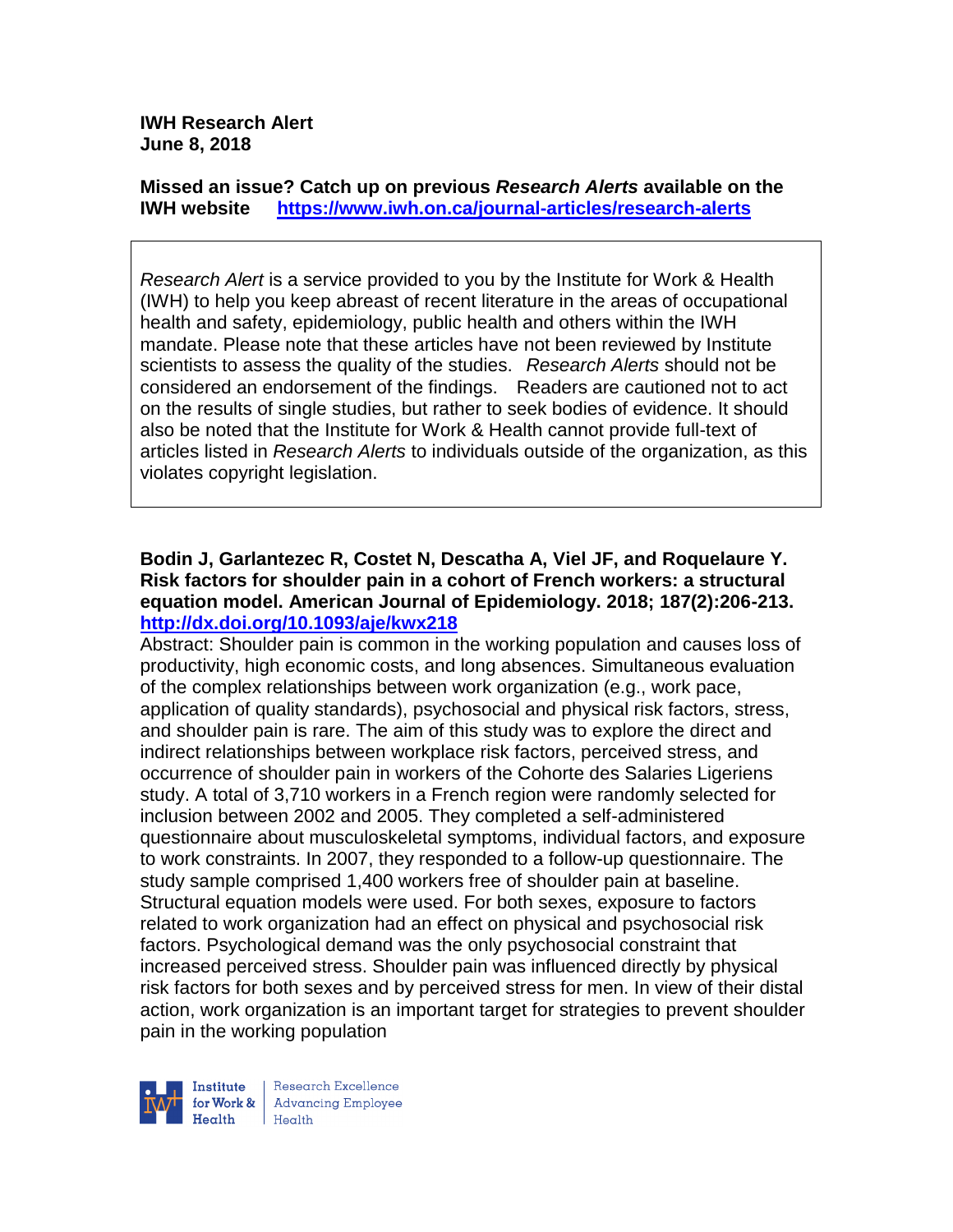## **Betansedi CO, Vaca VP, and Counil E. A comprehensive approach of the gender bias in occupational cancer epidemiology: a systematic review of lung cancer studies (2003-2014). American Journal of Industrial Medicine. 2018; 61(5):372-382.**

# **<http://dx.doi.org/10.1002/ajim.22823>**

Abstract: BACKGROUND: In occupational epidemiology, a male-centered perspective often predominates. We aimed to describe current research practices in terms of gender consideration at different stages of epidemiological studies. METHODS: A systematic review of occupational lung cancer publications indexed in PubMed was conducted over the period 2003-2014. Articles were described according to the sex composition of their study sample. RESULTS: In 243 studies, 7 (3%) were women-only, 101 (41%) were mixed, with a disproportionate men-to-women ratio (P50 =  $3.5$ ; P75 = 12.4). A shift was observed from mixed and unspecified source populations to men-only final samples. Our results also suggest implicit generalization of results from men-only studies, a lack of tests of interaction and often unjustified sex-adjustment for mixed studies. CONCLUSIONS: The lower proportion of women in studies cannot be fully explained by their under-representation in the target populations, since there were large numbers of women among both potentially exposed workers and patients diagnosed with lung cancer

# **de Boer AGEM, Geuskens GA, Bultmann U, Boot CRL, Wind H, Koppes LLJ, and Frings-Dresen MHW. Employment status transitions in employees with and without chronic disease in the Netherlands. International Journal of Public Health. 2018; [epub ahead of print].**

## **<http://dx.doi.org/10.1007/s00038-018-1120-8>**

Abstract: OBJECTIVES: Objectives were to: (1) longitudinally assess transitions in employment status of employees with and without chronic disease; and (2) assess predictors of exit from paid employment. METHODS: Transitions in employment status at 1- and 2-year follow-up were assessed in a longitudinal cohort study of employees aged 15-63 years. Generalised estimating equations (GEE) and logistic regression analyses were performed to analyse differences in transitions and identify sociodemographic, health- and work-related predictors. RESULTS: At 1- and 2-year follow-up, 10,038 employees (37% with chronic disease) and 7636 employees responded. Employees with chronic disease had higher probability of leaving paid employment [OR 1.4 (1.1-1.6)] and unemployment, disability pension and early retirement. Employees without chronic disease had higher chance of moving into self-employment or study. At 2-year follow-up, employees with cardiovascular disease (15%), chronic mental disease (11%), diabetes (10%) and musculoskeletal disease (10%), had left paid employment most often. Higher age, poor health, burnout, low co-worker support and chronic disease limitations were predictors for leaving paid employment. CONCLUSIONS: Employees with chronic disease leave paid work more often for unfavourable work outcomes

#### **Kerns E, Masterson EA, Themann CL, and Calvert GM. Cardiovascular conditions, hearing difficulty, and occupational noise exposure within US**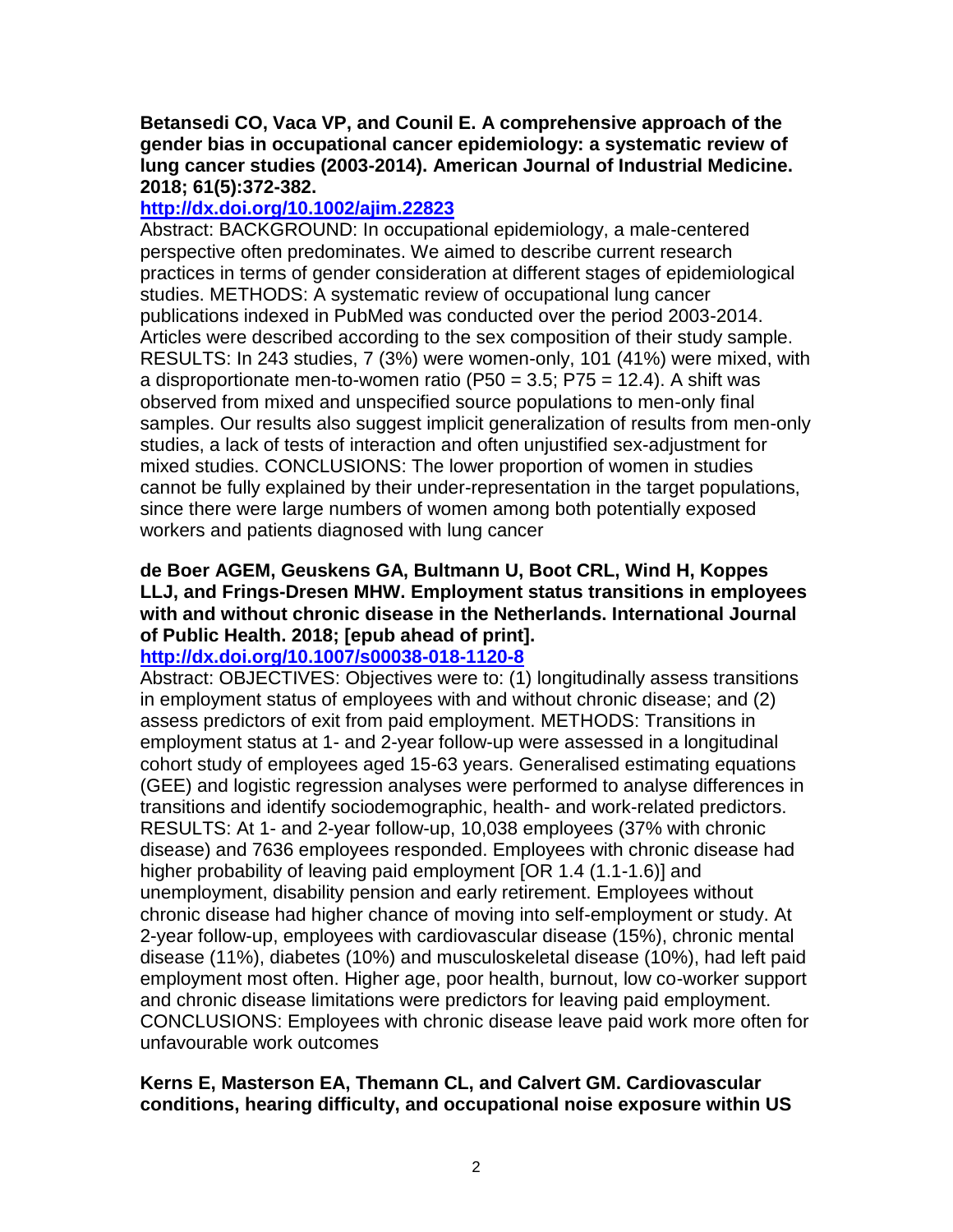## **industries and occupations. American Journal of Industrial Medicine. 2018; 61(6):477-491.**

# **<http://dx.doi.org/10.1002/ajim.22833>**

Abstract: BACKGROUND: The purpose of this study was to estimate the prevalence of occupational noise exposure, hearing difficulty and cardiovascular conditions within US industries and occupations, and to examine any associations of these outcomes with occupational noise exposure. METHODS: National Health Interview Survey data from 2014 were examined. Weighted prevalence and adjusted prevalence ratios of self-reported hearing difficulty, hypertension, elevated cholesterol, and coronary heart disease or stroke were estimated by level of occupational noise exposure, industry, and occupation. RESULTS: Twenty-five percent of current workers had a history of occupational noise exposure (14% exposed in the last year), 12% had hearing difficulty, 24% had hypertension, 28% had elevated cholesterol; 58%, 14%, and 9% of these cases can be attributed to occupational noise exposure, respectively. CONCLUSIONS: Hypertension, elevated cholesterol, and hearing difficulty are more prevalent among noise-exposed workers. Reducing workplace noise levels is critical. Workplace-based health and wellness programs should also be considered

## **Kim YK, Yoon JH, Lee W, Kim J, Lim SS, and Won JU. Differences in the performance of health officers at the workplace according to their qualifications. Annals of Occupational and Environmental Medicine. 2018; 30:35.**

## **<http://dx.doi.org/10.1186/s40557-018-0246-8> [open access]**

Abstract: Background: Health officers are an integral part of the occupational health service, and there have been studies to identify and improve the role of health officers in the workplace in order to improve the level of health care in the workplace. This study aimed to determine the contribution of health officers to the role of a health officer as prescribed by law and the percentage of health management work performed during work according to their qualifications. Methods: Questionnaires were distributed to a total of 4584 workplaces where health officers were hired, and a total of 806 copies (17.58%) were returned. Of these, 336 questionnaires were finally analyzed, after excluding questionnaires missing the main variables. Using the data, the difference of role contributions and the percentage of health care work performed during the whole day according to the qualification of the health officer was analyzed. Results: Nurses were highly rated in the field of medical care, and industrial hygienists and air environmental engineers were highly rated in terms of chemicals and risk factor management. The percentage of health care work performed during the whole day differed according to the size of the workplace and industrial classification, but it was generally the lowest among air environmental engineers. Conclusions: Health officers play a very different role in the workplace depending on their qualification, and they need support for areas of other qualification. In order to effectively manage the health of the staff at a workplace, it is necessary to consider the development of a support system for small- and medium-sized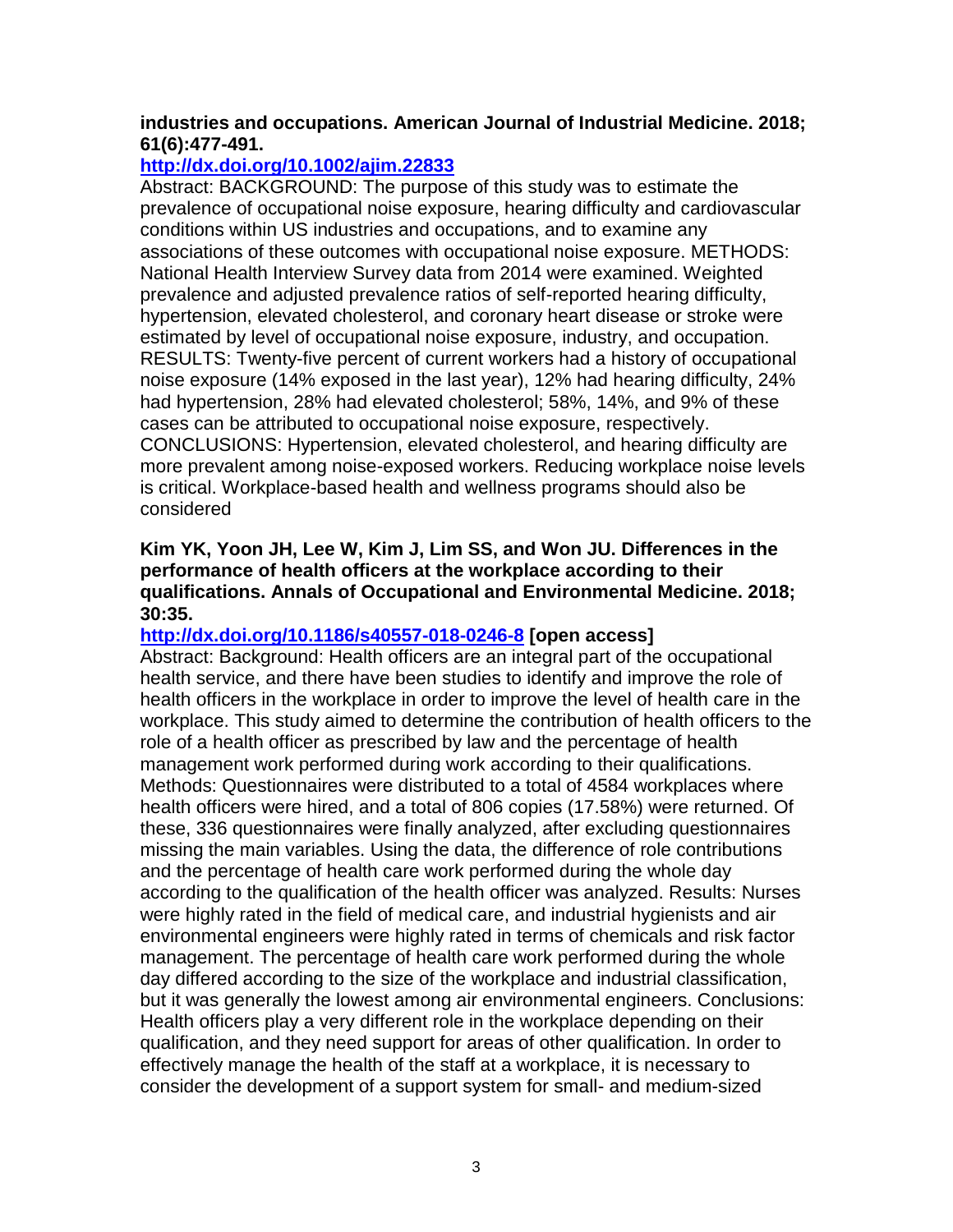enterprises and adjust the conditions of employment of the health officer according to the law

**Myhr A, Haugan T, Lillefjell M, and Halvorsen T. Non-completion of secondary education and early disability in Norway: geographic patterns, individual and community risks. BMC Public Health. 2018; 18(1):682. <http://dx.doi.org/10.1186/s12889-018-5551-1> [open access]** Abstract: BACKGROUND: School non-completion and early work disability is a great public health challenge in Norway, as in most western countries. This study aims to investigate how medically based disability pension (DP) among young adults varies geographically and how municipal socioeconomic conditions interact with non-completion of secondary education in determining DP risk. METHODS: The study includes a nationally representative sample of 30% of all Norwegians (N = 350,699) aged 21-40 in 2010 from Statistic Norway's population registries. Multilevel models incorporating factors at the individual, neighbourhood and municipal levels were applied to estimate the neighbourhood and municipality general contextual effects in DP receipt, and detect possible differences in the impact of municipal socioeconomic conditions on DP risk between completers and non-completers of secondary education. RESULTS: A pattern of spatial clustering at the neighbourhood (ICC =  $0.124$ ) and municipality  $(ICC = 0.021)$  levels are clearly evident, indicating that the underlying causes of DP receipt have a systematic neighbourhood and municipality variation in Norway. Non-completion of secondary education is strongly correlated with DP receipt among those younger than 40. Socioeconomic characteristics of the municipality are also significantly correlated with DP risk, but these associations are conditioned by the completion of secondary education. Living in a socioeconomically advantageous municipality (i.e. high income, high education levels and low unemployment and social security payment rates) is associated with a higher risk of DP, but only among those who do not complete their secondary education. Although the proportion of DPs was equal in rural and urban areas, it is evident that young people living in urban settings are more at risk of early DP than their counterparts living in rural parts of the country when controlling for other risk factors. CONCLUSION: The association between school non-completion and DP risk varies between municipalities and local socioeconomic environments. The interplay between personal characteristics and the local community is important in DP risk among young adults, implying that preventive measures should be directed not only at the individual level, but also include the educational system and the local community

# **Ohajinwa CM, van Bodegom PM, Vijver MG, Olumide AO, Osibanjo O, and Peijnenburg WJGM. Prevalence and injury patterns among electronic waste workers in the informal sector in Nigeria. Injury Prevention. 2018; 24(3):185-192.**

## **<http://dx.doi.org/10.1136/injuryprev-2016-042265>**

Abstract: BACKGROUND: Despite the large volume of e-waste recycled informally, the prevalence of work-related injuries among e-waste workers is unknown. Therefore, this study assessed the prevalence, patterns and factors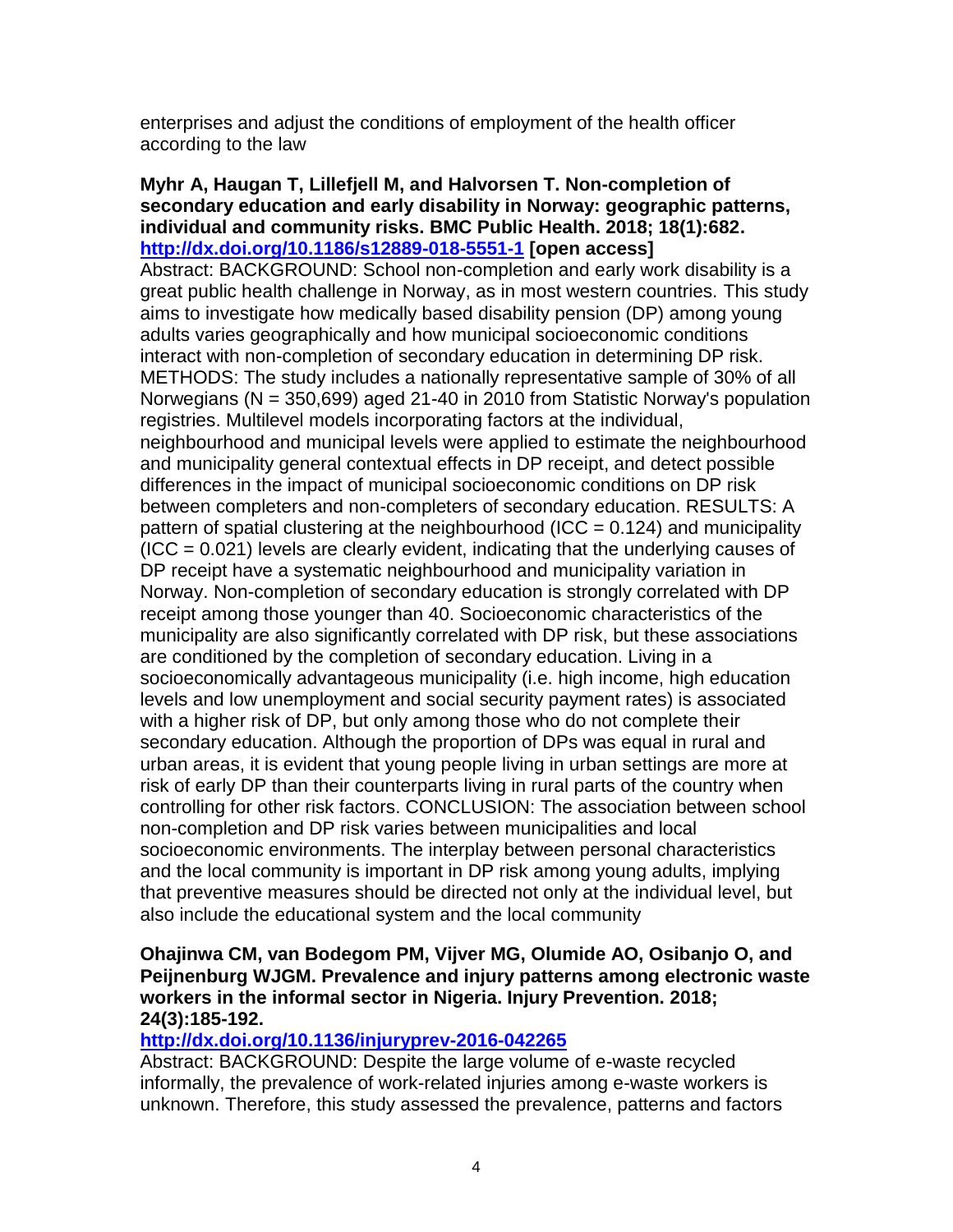associated with occupational injuries among e-waste workers in the informal sector in Nigeria. METHODS: This cross-sectional study adopted a multistage sampling method to select 279 respondents from three cities (Ibadan, Lagos and Aba) in Nigeria. A questionnaire was used to obtain information on sociodemographics, work practices and injury occurrences from the respondents in 2015. The data were analysed using descriptive statistics and standard logistic regression. RESULTS: We found high injury prevalence of 38% and 68% in 1-2 weeks and 6 months preceding the study, respectively. The most common injuries were cuts (59%). Injuries were mainly caused by sharp objects (77%). The majority (82%) of the injuries occurred on the hands/fingers. Despite the high occurrence of injury, only 18% of the workers use personal protective equipment (PPE) and 51% of those that use PPE got at least an injury in 1-2 weeks and 88% got at least an injury in 6 months preceding the study. The factors associated with injury in 1-2 weeks were job designation and the geographical location, while the factors associated with injury in 6 months were job designation, geographical location and age. CONCLUSIONS: There is a high prevalence of injury and low use of PPE among the e-waste workers in Nigeria. Occupational injury can be reduced through health education and safety promotion programmes for e-waste workers

# **Van Oyen H, Bogaert P, Yokota RTC, and Berger N. Measuring disability: a systematic review of the validity and reliability of the Global Activity Limitations Indicator (GALI). Archives of Public Health. 2018; 76:25. <http://dx.doi.org/10.1186/s13690-018-0270-8> [open access]** Abstract: Background

GALI or Global Activity Limitation Indicator is a global survey instrument measuring participation restriction. GALI is the measure underlying the European indicator Healthy Life Years (HLY). Gali has a substantial policy use within the EU and its Member States. The objective of current paper is to bring together what is known from published manuscripts on the validity and the reliability of GALI.

Methods: Following the PRISMA guidelines, two search strategies (PUBMED, Google Scholar) were combined to identify manuscripts published in English with publication date 2000 or beyond. Articles were classified as reliability studies, concurrent or predictive validity studies, in national or international populations. Results: Four cross-sectional studies (of which 2 international) studied how GALI relates to other health measures (concurrent validity). A dose-response effect by GALI severity level on the association with the other health status measures was observed in the national studies. The 2 international studies (SHARE, EHIS) concluded that the odds of reporting participation restriction was higher in subjects with self-reported or observed functional limitations. In SHARE, the size of the Odds Ratio's (ORs) in the different countries was homogeneous, while in EHIS the size of the ORs varied more strongly. For the predictive validity, subjects were followed over time (4 studies of which one international). GALI proved, both in national and international data, to be a consistent predictor of future health outcomes both in terms of mortality and health care expenditure. As predictors of mortality, the two distinct health concepts, self-rated health and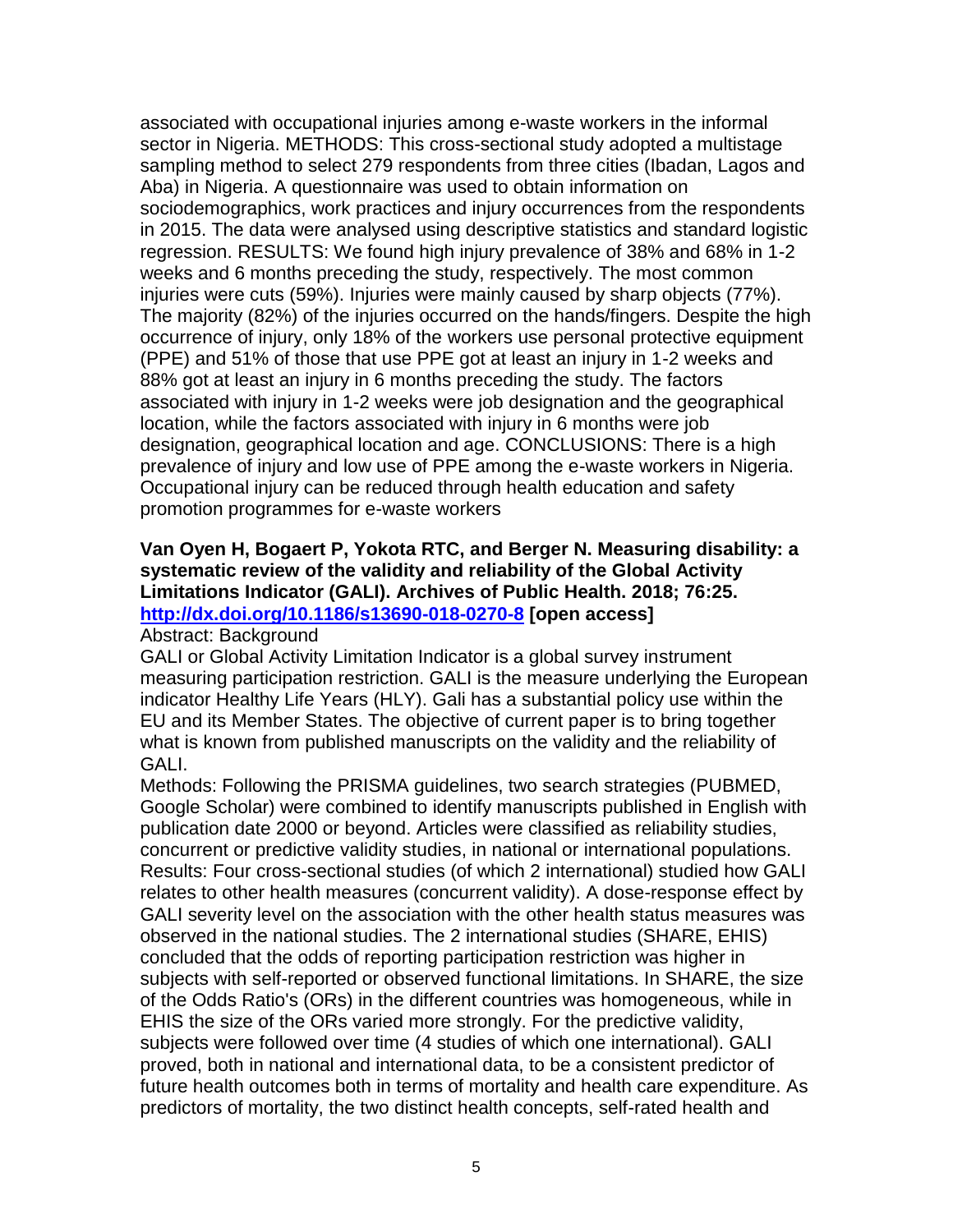GALI, acted independently and complementary of each other. The one reliability study identified reported a sufficient reliability of GALI.

Conclusion: GALI as inclusive one question instrument fits all conceptual characteristics specified for a global measure on participation restriction. In none of the studies, included in the review, there was evidence of a failing validity. The review shows that GALI has a good and sufficient concurrent and predictive validity, and reliability.

#### **Rashid M, Kristofferzon ML, Heiden M, and Nilsson A. Factors related to work ability and well-being among women on sick leave due to long-term pain in the neck/shoulders and/or back: a cross-sectional study. BMC Public Health. 2018; 18(1):672.**

**<http://dx.doi.org/10.1186/s12889-018-5580-9> [open access]**

Abstract: BACKGROUND: Musculoskeletal pain is one of the leading causes of sick leave, especially among women, in Western countries. The aim of the present study was to identify factors associated with work ability and well-being, respectively, among women on sick leave due to long-term pain in the neck/shoulders and/or back. METHODS: A cross-sectional study with a correlational design was conducted on women who were sick-listed due to long-term pain in the neck/shoulders and/or back. A total of 208 participants responded to a survey comprising eight instruments: Multidimensional Pain Inventory scale, General Self-Efficacy scale, Sense of Coherence scale, Coping Strategies Questionnaire, Demand-Control-Support Questionnaire, Hospital Anxiety and Depression Scale, Work Ability Index and Life Satisfaction questionnaire. Multiple linear regression analyses were performed to identify factors associated with work ability and well-being, respectively. RESULTS: Women who more strongly believed they would return to the same work had greater work ability (beta =  $0.39$ ,  $p < 0.001$ ), whereas women with higher pain intensity (beta =  $-0.30$ ,  $p < 0.001$ ) and higher job strain (beta =  $-0.12$ ,  $p < 0.05$ ) had lower work ability. Women with higher self-efficacy rated greater well-being (beta  $= 0.14$ ,  $p < 0.05$ ). As the women's scores for depression increased, their well-being decreased by 48%, which was statistically significant ( $p < 0.001$ ). The regression models for work ability and well-being were significant ( $p < 0.001$ ), and their adjusted R- square values were 48% and 59%, respectively. CONCLUSIONS: The study suggests that the factors beliefs to be back at the same work, pain intensity and job strain are predictive of work ability. Moreover, the factors self-efficacy and depression seem to be predictive of well-being. The findings highlight factors that should be considered by health care professionals and policy-makers to guide attempts to reduce sick leave

#### **Savovic J, Turner RM, Mawdsley D, Jones HE, Beynon R, Higgins JPT, and Sterne JAC. Association Between Risk-of-Bias Assessments and Results of Randomized Trials in Cochrane Reviews: The ROBES Meta-Epidemiologic Study. American Journal of Epidemiology. 2018; 187(5):1113-1122.**

**<http://dx.doi.org/10.1093/aje/kwx344>**

Abstract: Flaws in the design of randomized trials may bias intervention effect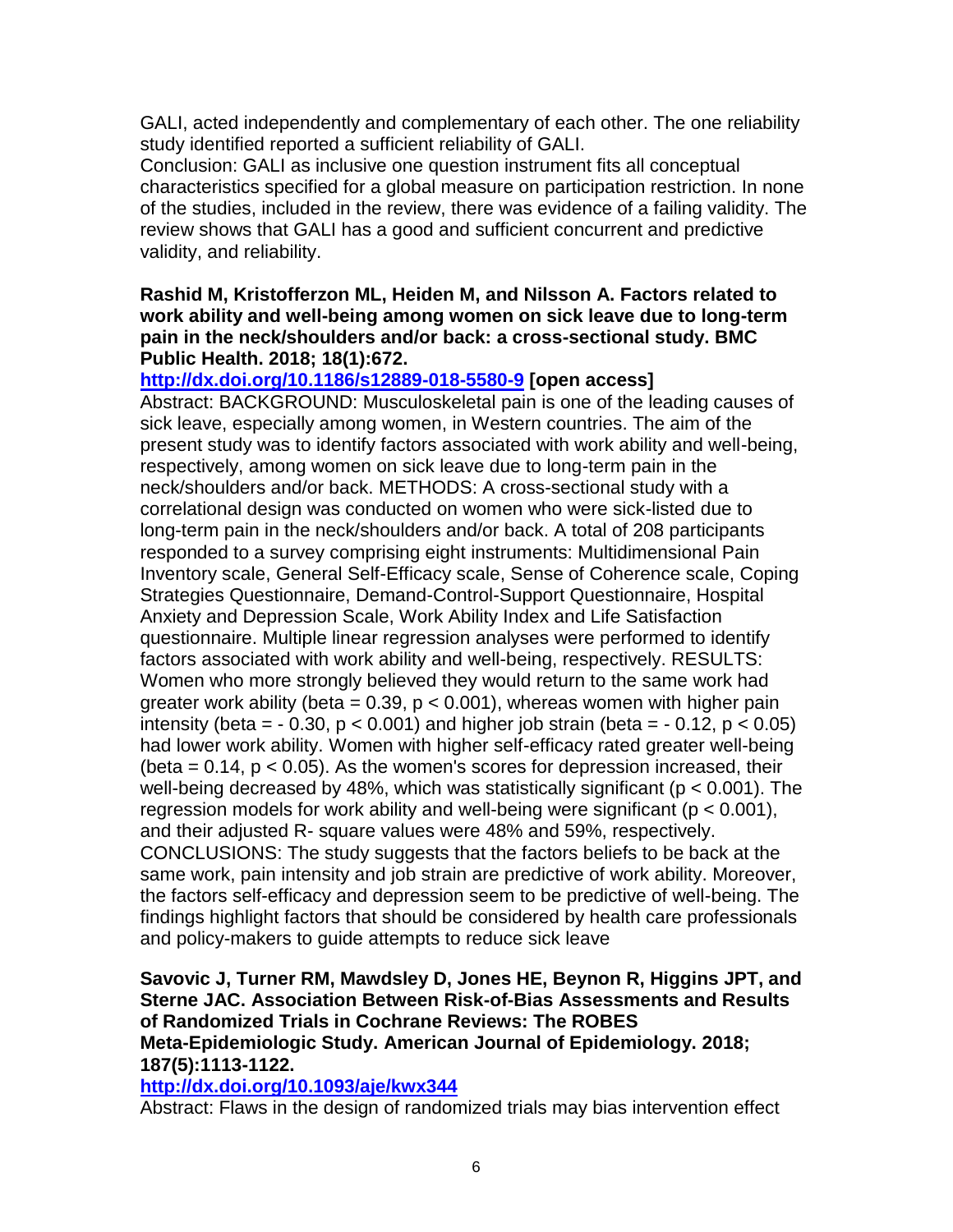estimates and increase between-trial heterogeneity. Empirical evidence suggests that these problems are greatest for subjectively assessed outcomes. For the Risk of Bias in Evidence Synthesis (ROBES) Study, we extracted risk-of-bias judgements (for sequence generation, allocation concealment, blinding, and incomplete data) from a large collection of meta-analyses published in the Cochrane Library (issue 4; April 2011). We categorized outcome measures as mortality, other objective outcome, or subjective outcome, and we estimated associations of bias judgements with intervention effect estimates using Bayesian hierarchical models. Among 2,443 randomized trials in 228 meta-analyses, intervention effect estimates were, on average, exaggerated in trials with high or unclear (versus low) risk-of-bias judgements for sequence generation (ratio of odds ratios (ROR) = 0.91, 95% credible interval (CrI): 0.86, 0.98), allocation concealment (ROR =  $0.92$ ,  $95\%$  Crl: 0.86, 0.98), and blinding  $(ROR = 0.87, 95\% \text{ Crl}: 0.80, 0.93)$ . In contrast to previous work, we did not observe consistently different bias for subjective outcomes compared with mortality. However, we found an increase in between-trial heterogeneity associated with lack of blinding in meta-analyses with subjective outcomes. Inconsistency in criteria for risk-of-bias judgements applied by individual reviewers is a likely limitation of routinely collected bias assessments. Inadequate randomization and lack of blinding may lead to exaggeration of intervention effect estimates in randomized trials

# **Schellewald V, Kleinert J, and Ellegast R. Use and physiological responses of portable dynamic office workstations in an occupational setting: a field study. Applied Ergonomics. 2018; 71:57-64.**

**[http://dx.doi.org/S0003-6870\(18\)30088-7;10.1016/j.apergo.2018.04.002](http://dx.doi.org/S0003-6870(18)30088-7;10.1016/j.apergo.2018.04.002)** Abstract: OBJECTIVE: The aim of this study was to investigate the use of two types of dynamic workstations (Deskbike, activeLife Trainer) and their effects on physiological activation in an occupational setting. METHODS: 30 employees were given access to the devices for 28 days. Frequency and duration of borrowing and use was recorded by a Chipcard-system. Physiological activation (energy expenditure, heart rate) while working in a seated position and using the workstations was measured with the activity tracker Fitbit Charge HR. RESULTS: Participants used dynamic workstations on 40% of their working days for an average of 54.3+/-23.9min per day. Energy expenditure and heart rate increased significantly while using the workstations compared to working seated. The Deskbike was used more frequently and resulted in greater heart rate elevation. CONCLUSION: Both types of dynamic workstations were used by the employees and had positive effects on physiological activation. The implementation of either type can be recommended

**Seidler A, Luben L, Hegewald J, Bolm-Audorff U, Bergmann A, Liebers F, Ramdohr C, Romero SK, Freiberg A, and Unverzagt S. Dose-response relationship between cumulative physical workload and osteoarthritis of the hip - a meta-analysis applying an external reference population for exposure assignment. BMC Musculoskeletal Disorders. 2018; 19(1):182. <http://dx.doi.org/10.1186/s12891-018-2085-8> [open access]**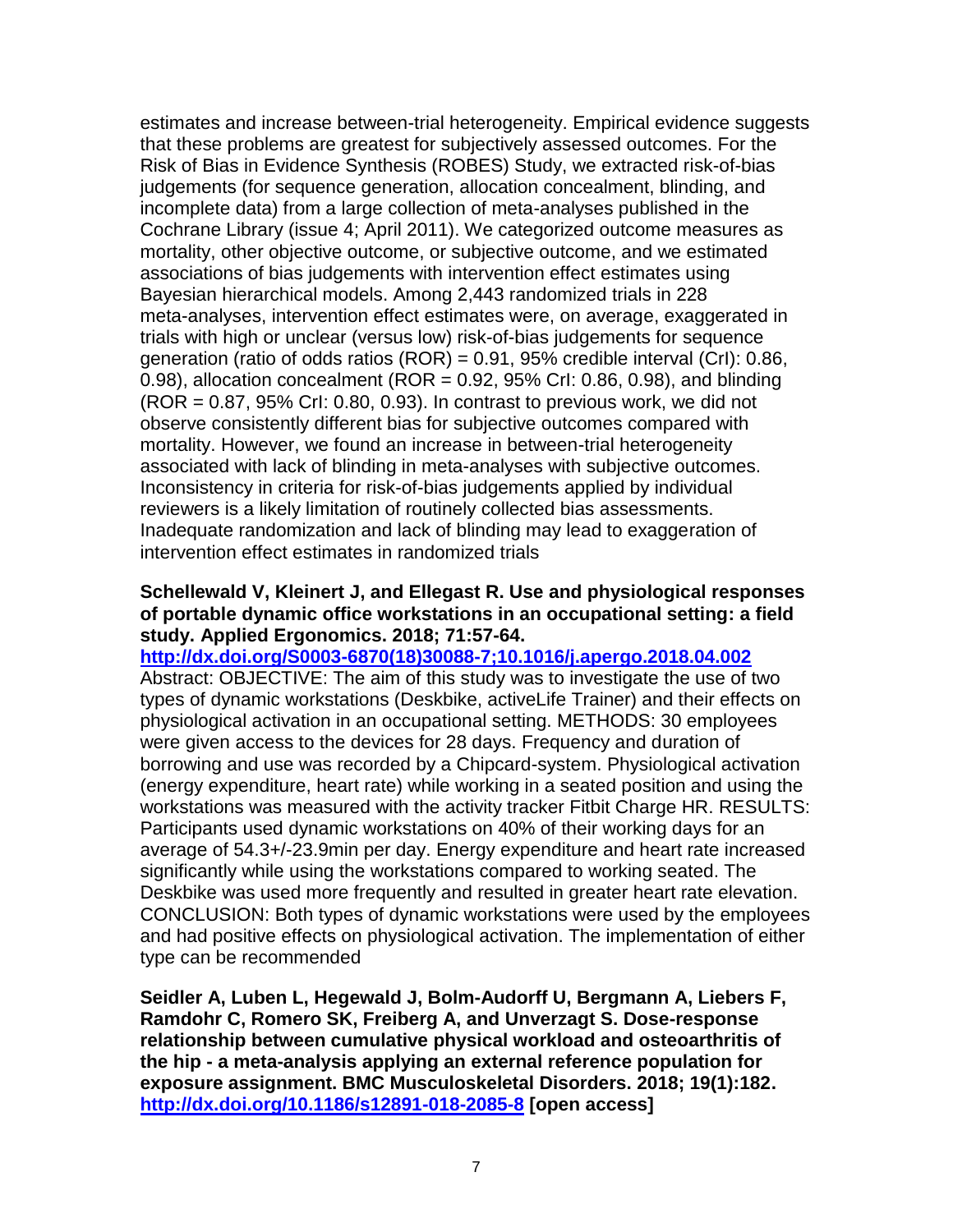Abstract: BACKGROUND: There is consistent evidence from observational studies of an association between occupational lifting and carrying of heavy loads and the diagnosis of hip osteoarthritis. However, due to the heterogeneity of exposure estimates considered in single studies, a dose-response relationship between cumulative physical workload and hip osteoarthritis could not be determined so far. METHODS: This study aimed to analyze the dose-response relationship between cumulative physical workload and hip osteoarthritis by replacing the exposure categories of the included studies with cumulative exposure values of an external reference population. Our meta-regression analysis was based on a recently conducted systematic review (Bergmann A, Bolm-Audorff U, Krone D, Seidler A, Liebers F, Haerting J, Freiberg A, Unverzagt S, Dtsch Arztebl Int 114:581-8, 2017). The main analysis of our meta-regression comprised six case-control studies for men and five for women. The population control subjects of a German multicentre case-control study (Seidler A, Bergmann A, Jager M, Ellegast R, Ditchen D, Elsner G, Grifka J, Haerting J, Hofmann F, Linhardt O, Luttmann A, Michaelis M, Petereit-Haack G, Schumann B, Bolm-Audorff U, BMC Musculoskelet Disord 10:48, 2009) served as the reference population. Based on the sex-specific cumulative exposure percentiles of the reference population, we assigned exposure values to each category of the included studies using three different cumulative exposure parameters. To estimate the doubling dose (the amount of physical workload to double the risk of hip osteoarthritis) on the basis of all available case-control-studies, meta-regression analyses were conducted based on the linear association between exposure values of the reference population and the logarithm of reported odds ratios (ORs) from the included studies. RESULTS: In men, the risk to develop hip osteoarthritis was increased by an OR of 1.98 (95% CI 1.20-3.29) per 10,000 tons of weights >/=20 kg handled, 2.08 (95% CI 1.22-3.53) per 10,000 tons handled > 10 times per day and 8.64 (95% CI 1.87-39.91) per 10(6) operations. These estimations result in doubling dosages of 10,100 tons of weights >/=20 kg handled, 9500 tons >/=20 kg handled > 10 times per day and 321,400 operations of weights >/=20 kg. There was no linear association between manual handling of weights at work and risk to develop hip osteoarthritis in women. CONCLUSIONS: Under specific conditions, the application of an external reference population allows for the derivation of a dose-response relationship despite high exposure heterogeneities in the pooled studies

#### **Shiri R, Coggon D, and Falah-Hassani K. Exercise for the Prevention of Low Back Pain: Systematic Review and Meta-Analysis of Controlled Trials. Amican Journal of Epidemiology. 2018; 187(5):1093-1101. [S:\0\\_Library Catalogue\e-publications\48993.pdf](file://iwhsrv06.iwh.on.ca/library/0_Library%20Catalogue/e-publications/48993.pdf)**

Abstract: The aim of this systematic review and meta-analysis was to assess the effect of exercise in population-based interventions to prevent low back pain (LBP) and associated disability. Comprehensive literature searches were conducted in multiple databases, including PubMed, Embase, and the Cochrane Library, from their inception through June 2017. Thirteen randomized controlled trials (RCTs) and 3 nonrandomized controlled trials (NRCTs) qualified for the meta-analysis. Exercise alone reduced the risk of LBP by 33% (risk ratio  $= 0.67$ ,